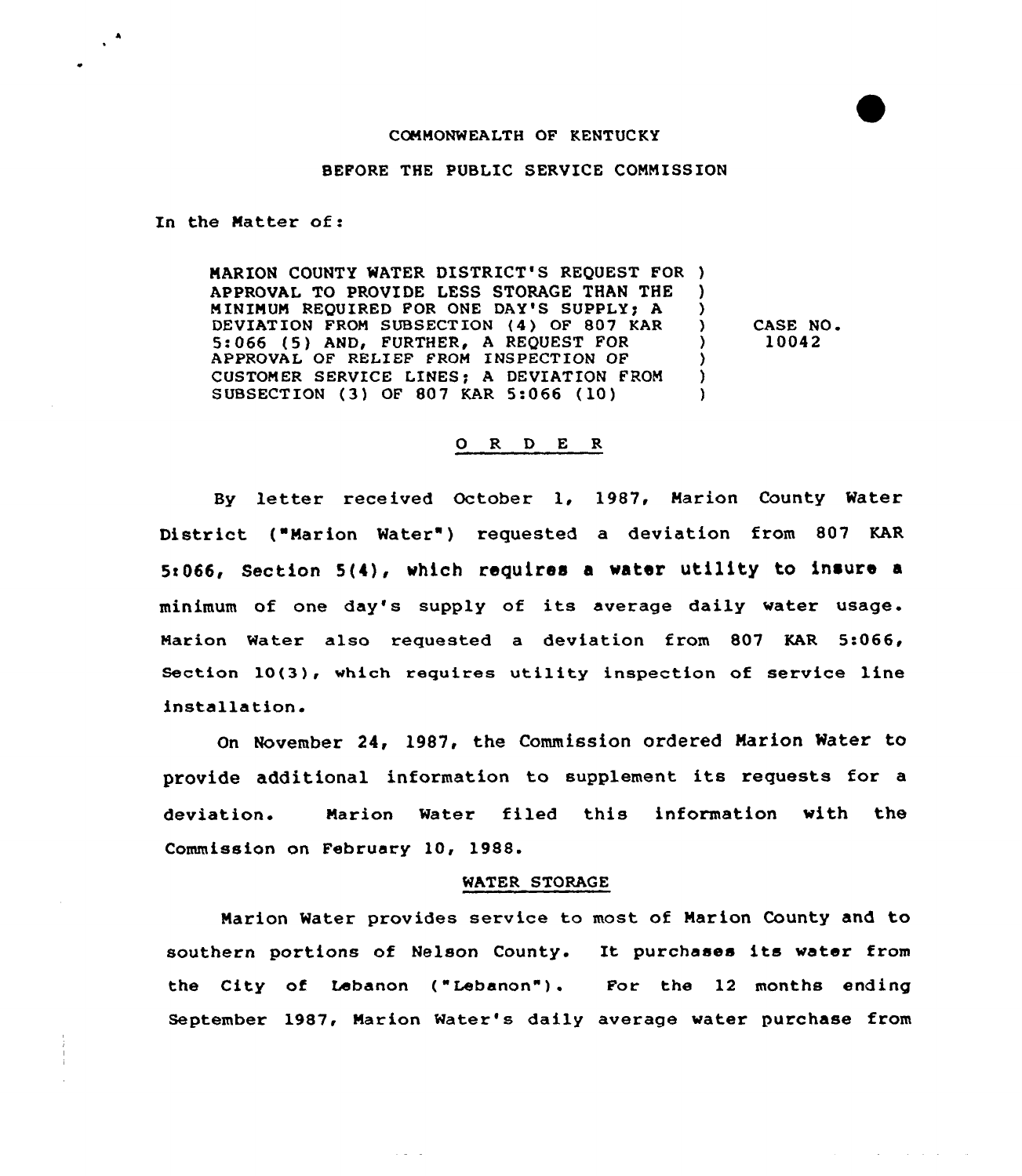Lebanon averaged 673,000 gallons. Marion Water has four storage tanks with a combined storage capacity of 525,000 gallons. This storage capacity is 148,000 gallans 1ess than its 673,000 gallons per day ("GPD") average usage.

If projections of Narion Water's future average daily usage are correct, the gap between storage capacity and average daily usage will increase. Projected average daily usage in 1990, based on the average annual increase for 1985 through 1987 of 21,580,000 gallons, is 850,000 gallons. Marion has acknowledged this need for additional storage capacity.

Marion Water serves only one provider of critical health services — Loretto Motherhouse, a hospital. Loretto Motherhouse has its own elevated storage tank with <sup>a</sup> 30,000-gallon capacity. This storage tank's capacity exceeds Loretto Natherhouse's average daily usage of 21,000 gallons. Marion Water has asserted that all of Laretta Motherhouse's water needs could be met for at least 24 hours following interruption of service by Lebanon.

Marion Water's current water purchase agreement with Lebanon allows it ta purchase up to 615,000 GPD. The <sup>1987</sup> average usage of 673,000 GPD exceeded the contract maximum. Should Lebanon strictly enforce the provisions of the water purchase contract, Marion Water would be unable to meet existing demand. The Commission is of the opinion that Narion Water should seek written assurances from its supplier that adequate quantities of water will be available to meet its existing and projected needs. If such assurances cannot be obtained, Marion Water should explore other means for meeting its needs.

 $-2-$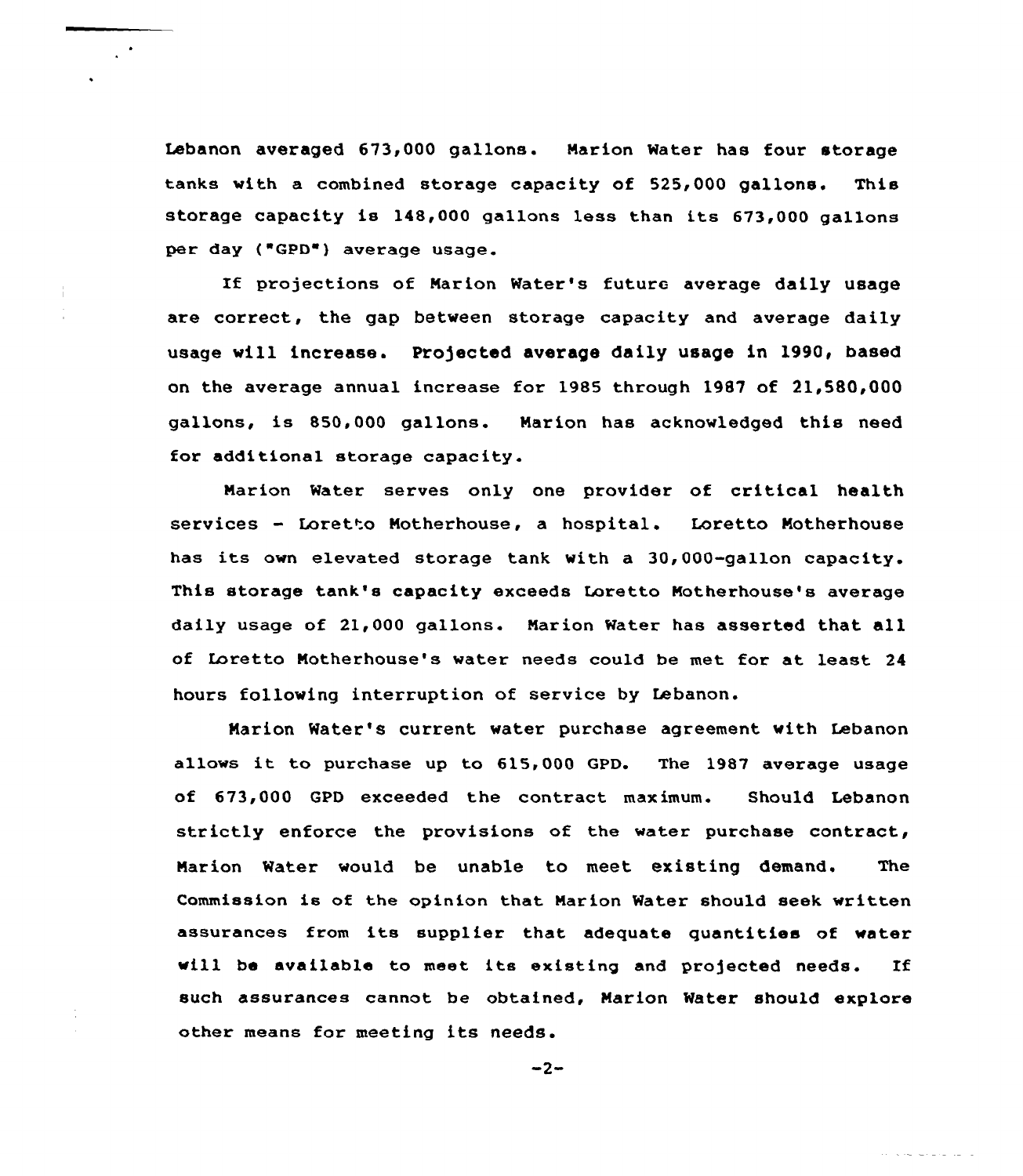# SERVICE LINE INSPECTION

Commission regulations require a water utility to inspect a service line installation and insure it is "free from any tee, branch connection, irregularity or defect." 807 KAR 5:066, Section 10(3). Similar inspections are conducted by the Kentucky Department of Housing, Buildings and Construction {the Department" ) and its delegatees to insure compliance with the Kentucky state plumbing code. KRS 318.130 and 318.140; 815 KAR 20:l50. If the installation passes the Department's inspection, a plumbing permit is issued. KRS 318.134.

Marion Water contends that utility inspection of service line installation needlessly duplicates the Department's inspections. It currently provides service without service line inspections to customers presenting a plumbing permit as evidence that an inspection was performed and successfully passed. Marion Water argues a deviation from the requirements of 807 KAR 5:066, Section 10(3) is warranted in those instances.

# FINDINGS AND ORDERS

The Commission, after consideration of the record in the matter, and being advised, is of the opinion and finds that:

1. Marion Water has <sup>4</sup> water storaqe tanks with a total. capacity of 525,000 gallons.

2. Marion Water's average daily water usage for the 12-month period ending September 30, 1987, was approximately 673>000 gallons.

3. Marion Water's average daily water usage is projected to be approximately 850,000 gallons by 1990.

 $-3-$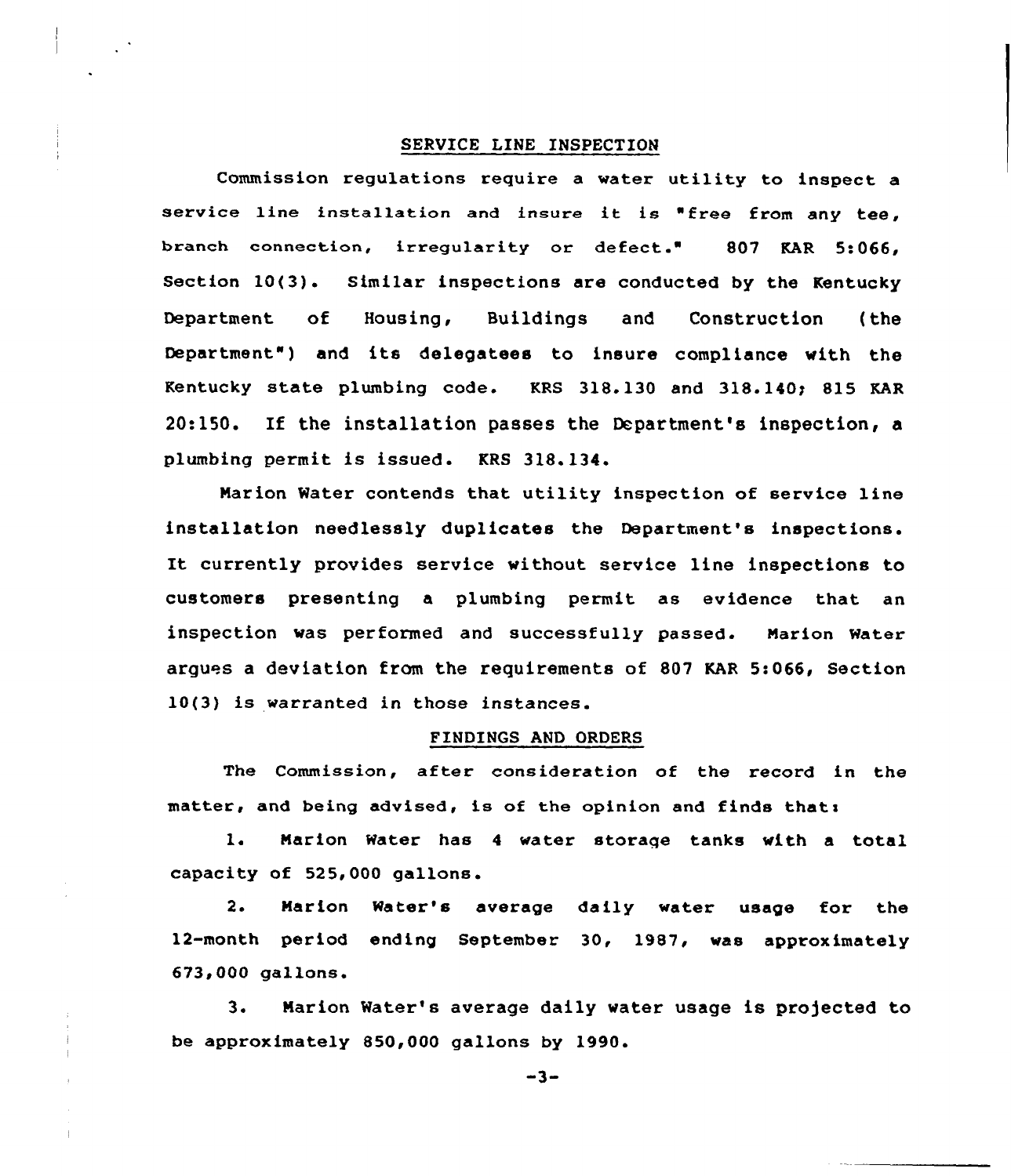4. The only Marion Water customer which provides critical health services, Loretto Motherhouse, has its own 30,000-gallon storage tank. Its average daily water usage for the 12-month period ending September 30, 1987, was approximately 21,000 gallons.

 $\frac{1}{2} \frac{1}{2} \frac{1}{2} \frac{1}{2} \frac{1}{2} \frac{1}{2} \frac{1}{2} \frac{1}{2} \frac{1}{2} \frac{1}{2} \frac{1}{2} \frac{1}{2} \frac{1}{2} \frac{1}{2} \frac{1}{2} \frac{1}{2} \frac{1}{2} \frac{1}{2} \frac{1}{2} \frac{1}{2} \frac{1}{2} \frac{1}{2} \frac{1}{2} \frac{1}{2} \frac{1}{2} \frac{1}{2} \frac{1}{2} \frac{1}{2} \frac{1}{2} \frac{1}{2} \frac{1}{2} \frac{$ 

 $\pm$ 

5. Marion Water should retain the services of a professional, civil or mechanical engineer registered in Kentucky and experienced in the design and operation of water distribution systems to evaluate its water storage needs. The engineer should perform appropriate hydraulic and economic analyses for determinations of location, volume, and costs for construction of additional storage. The engineer's report should include the financing options of Marion Water.

6. Secause of the time needed to properly plan for additional storage, secure the necessary financing, and complete construction work, Marion Water should be granted a deviation from 807 KAR 5:066, Section 5(4) through June 30< 1991

 $7.$ Inspections of service line installation performed by the Department and its delegatees to insure compliance with the Kentucky state plumbing code are substantially the same as those required by Commission requlation 807 KAR 5:066, Section  $10(3)$ .

8. A water utility has substantially complied with the requirements of <sup>807</sup> KAR 5!066, Section 10(3) when it requires evidence of a state plumbing permit before providing service in lieu of performing an inspection of a service line installation.

 $-4-$